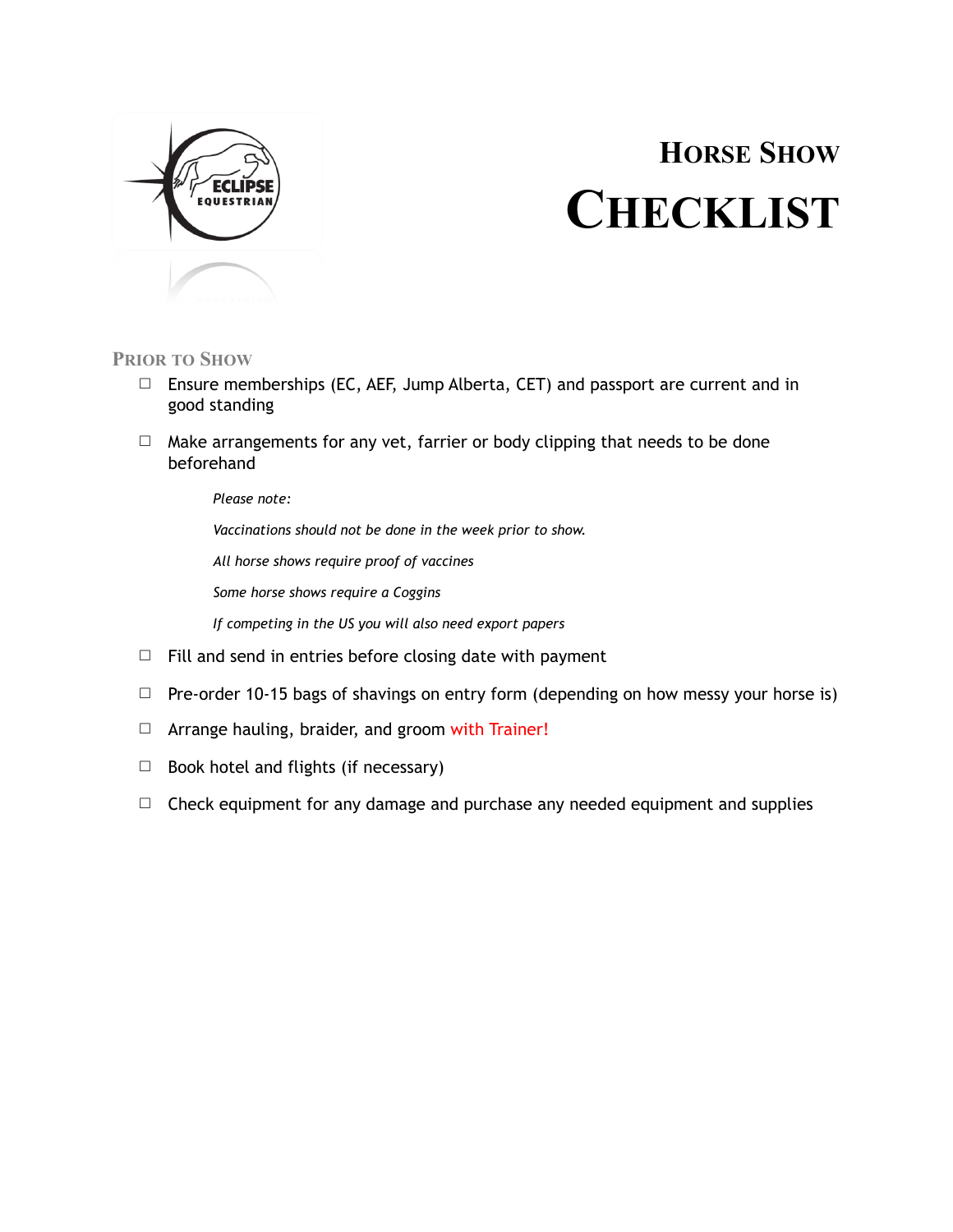

## **HORSE SHOW CHECKLIST**

#### **DAY BEFORE SHOW** □ Clean horse up:

- o Body clip plus bridle path
- o Pull mane
- o Bath horse thoroughly
- o Clean out, tap, and re-stuff cork holes with cotton
- $\Box$  If your horse is being shipped by Eclipse Equestrian or other hauler: pack tack trunk and set out by loading area along with feed. Please set out on top of your tack trunk: water buckets, any medication to be given during haul, blankets as requested by hauler, and shipping halters. Note: only one tack trunk per horse.
- □ Check weather report

### **UPON ARRIVAL**

- □ Locate and bed designated stall
- $\Box$  Hang Eclipse Stall Front Bag, and halter on stall front. If you do not have an Eclipse stall front bag, we suggest a stall guard to hang sheet and quilt.
- $\Box$  Fill and hang water buckets. Make sure they are labelled.
- $\Box$  Leave grain bin in front of stall, upside down.
- $\Box$  Put tack trunk in designated groom stall
- $\Box$  Put hay, grain/supplements (pre-bagged in Eclipse provided stackable bins) in feed stall. Please make sure everything is clearly labelled and let groom know your horses feeding program.
- $\Box$  Help with barn set up
- $\Box$  Check in at office to get your number
- $\Box$  Check in with coach for warm up day ride times

### **AFTER SHOW**

- □ Check out at office
- $\Box$  Help tear down set up
- □ Pay braider and groom
- $\Box$  If you helped with set up/tear down, make sure to sign off with Trainer to avoid fee